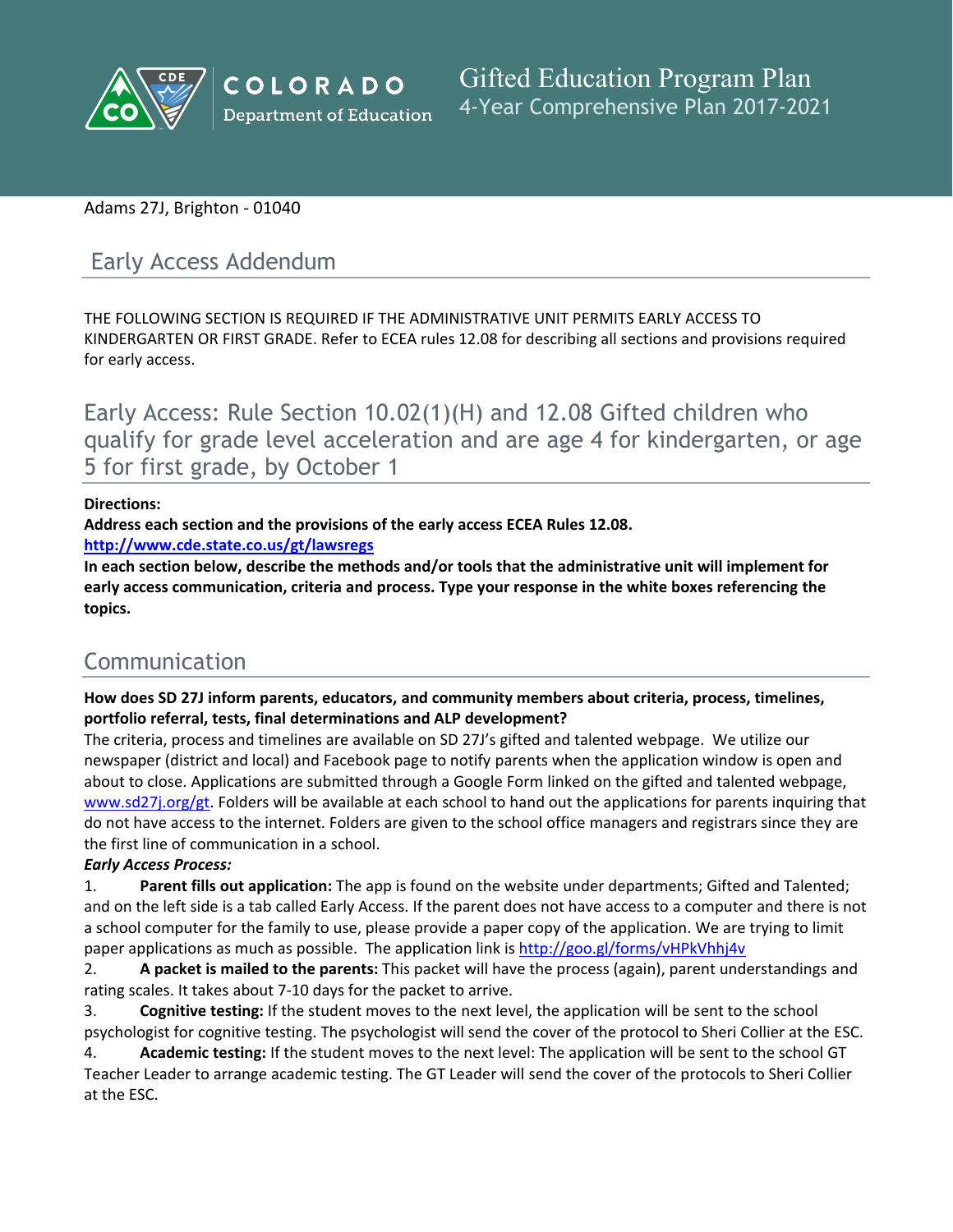

5. **Review Committee meeting:** The meeting will happen and parents will receive the final decision via letter mailed to them. A letter will also be emailed to the school GT leader, school psychologist, school principal and school office manager.

**Does SD 27J provide professional development for educators and administrators about early access and ALP development, especially staff involved in the process?**

SD 27J trains the school psychologists and GT Teacher Leaders in the process. The training includes the process from application to testing to decision meeting. The training also includes ALP creation and progress monitoring.

# Criteria

#### **Aptitude:**

Describe the method, the standard (level of results) and tool/s that will be considered to determine early **access for a highly advanced gifted student's aptitude.**

School psychologists will administer DAS, KABC or WPPSI for schools to utilize to determine aptitude. A full scale IQ at or above the 97th percentile is required to move to the next stage of testing. A letter with the results will be provided to the family. SD 27J also accepts outside IQ testing that parents may have had administered.

#### **Achievement:**

Describe the method, the standard (level of results) and tool/s that will be considered to determine early **access for a highly advanced gifted student's achievement.**

Currently SD27J utilizes the Test of Early Reading Ability and the Test of Early Math Ability and plan to continue using these measures. A 97th percentile in both subject areas are necessary qualifying data pieces. Letters are sent home to parents for open communication about the child's results.

If needed, SD 27J also has the Woodcock Johnson Achievement or the TERRA NOVA as a secondary test. School District 27J has one preschool that proctors the TERRA NOVA for all exiting students and these scores are accepted if they are on the original paper or are sent over from the school.

#### **Performance:**

# Describe the method, the standard (level of results) and tool/s that will be considered to determine early **access for a highly advanced gifted student's school performance.**

Parents have the opportunity to provide a mini-portfolio to be reviewed by the decision committee. This is not a mandatory set, but an optional one for other data to provide. SD 27J also accepts portfolios from the teacher with the completion of the GRS-P.

#### **Readiness, social behavior and motivation:**

# Describe the method, the standard (level of results) and tool/s that will be considered to determine early **access for a highly advanced gifted student's readiness, social behavior and motivation.**

The Gifted Ratings Scale- Preschool is the survey given to each applicant's teacher with the request that the survey is mailed back to the school district by the teacher. In the case of homeschooling, the parent will serve the role as the teacher and fill out the survey. A gifted characteristics' checklist is sent home for parents to fill out, and it is also used in the decision committee meeting.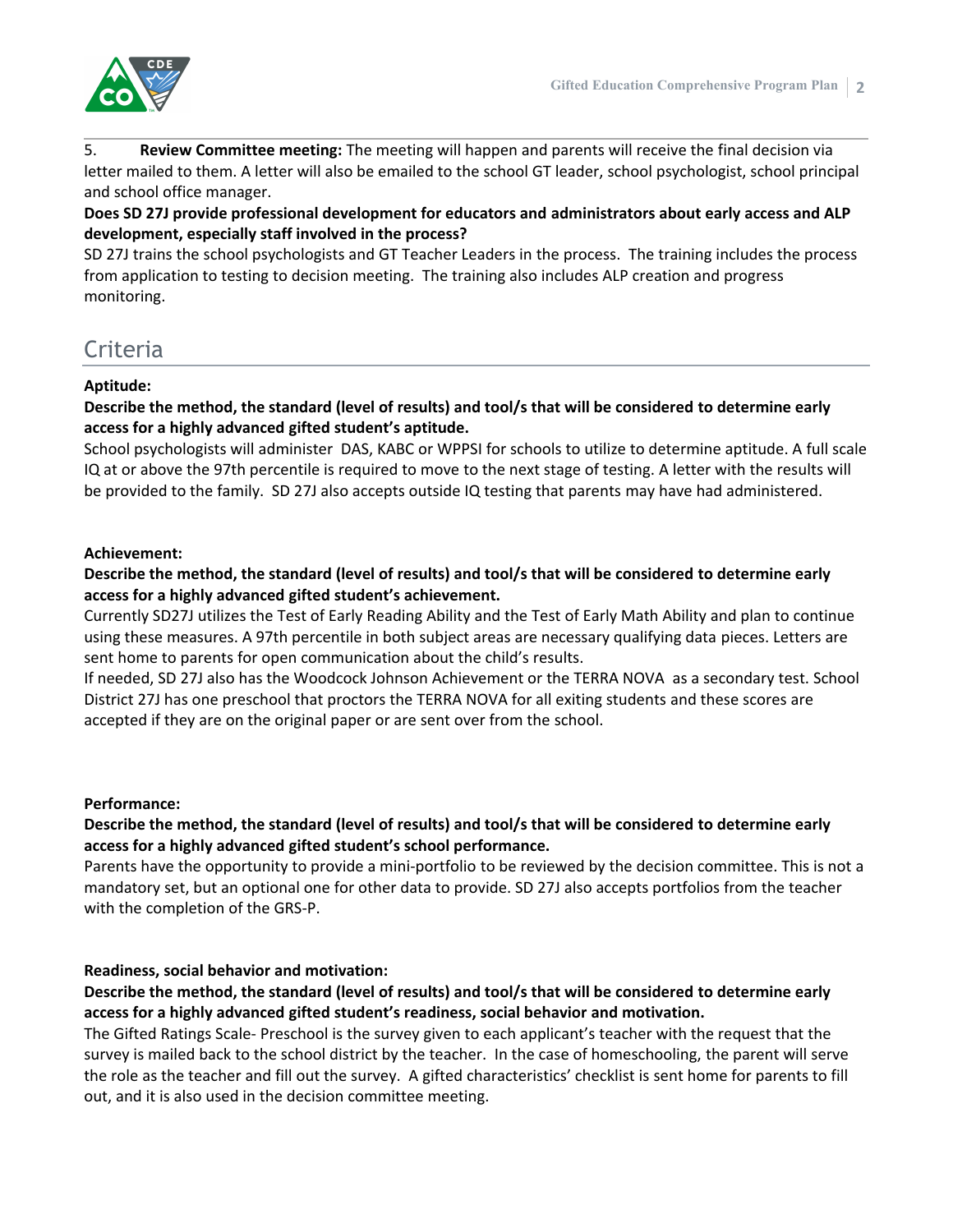

#### **Support system:**

Explain the support system that will assist the child during year one of transition into early access. How will **parents, teachers, school administrators and the learning environment contribute to a positive support system? How will the transition goal be monitored? In what ways will parents, teachers, and the child communicate about progress?**

The support system that assists the child during year one of transition is outlined in the student's ALP. All students accepted have an ALP created by September 30th. This includes an academic goal from the Test of Early Reading Ability and Test of Early Math Ability data. The student is progress monitored every five weeks, and parents will receive updates at least twice a year.

Either the school psychologist or the GT Specialist do 2 observations and debrief sessions with the child during his/her first 2 years of education in the district.

Parents are encouraged to attend gifted education seminars offered through the district. This will provide a support system and basic information on characteristics, myths and challenges of gifted students.

# Process

#### **Timelines:**

**Briefly summarize how the administrative unit will address each component in the early access process.** Include specifics prompted by the questions or bulleted points that satisfy conditions of the law. Note: The child's ALP must be developed no later than September 30 for both kindergarten and first grade years of early **access.**

#### Timeline:

- First Tuesday in January Application window opens
- Applications are found at [www.sd27j.org/gt]()
- Screening portfolios due by April 1
- Last day of school before Spring Break Application window closes
- SD 27U does not consider screening portfolios after April 1.

 Upon receipt of online applications, complete packets of checklists, understandings and GRS-Ps for parents to complete and or deliver.

- Testing is scheduled within two weeks of receiving the application.
- Students need one piece of data to go through the process.
- Parents are notified by mail of the determination.
- ALPs are written by September 30th fro those accepted.

#### **Personnel:**

**Personnel: Identify personnel who will be involved in: collecting referrals and how that person is "qualified";** testing; collecting data for the body of evidence; the determination team; the support team; and any other **personnel the AU deems helpful in the early access process:**

The Instructional Specialist and GT Teacher on Special Assignment collect referrals. Both are endorsed in gifted education. The school psychologist administers aptitude tests. The process is supported by a District ID Team who attend two professional developments per year.

#### **Evaluation:**

**What are the AU's implementation steps or requirements for early access evaluation?**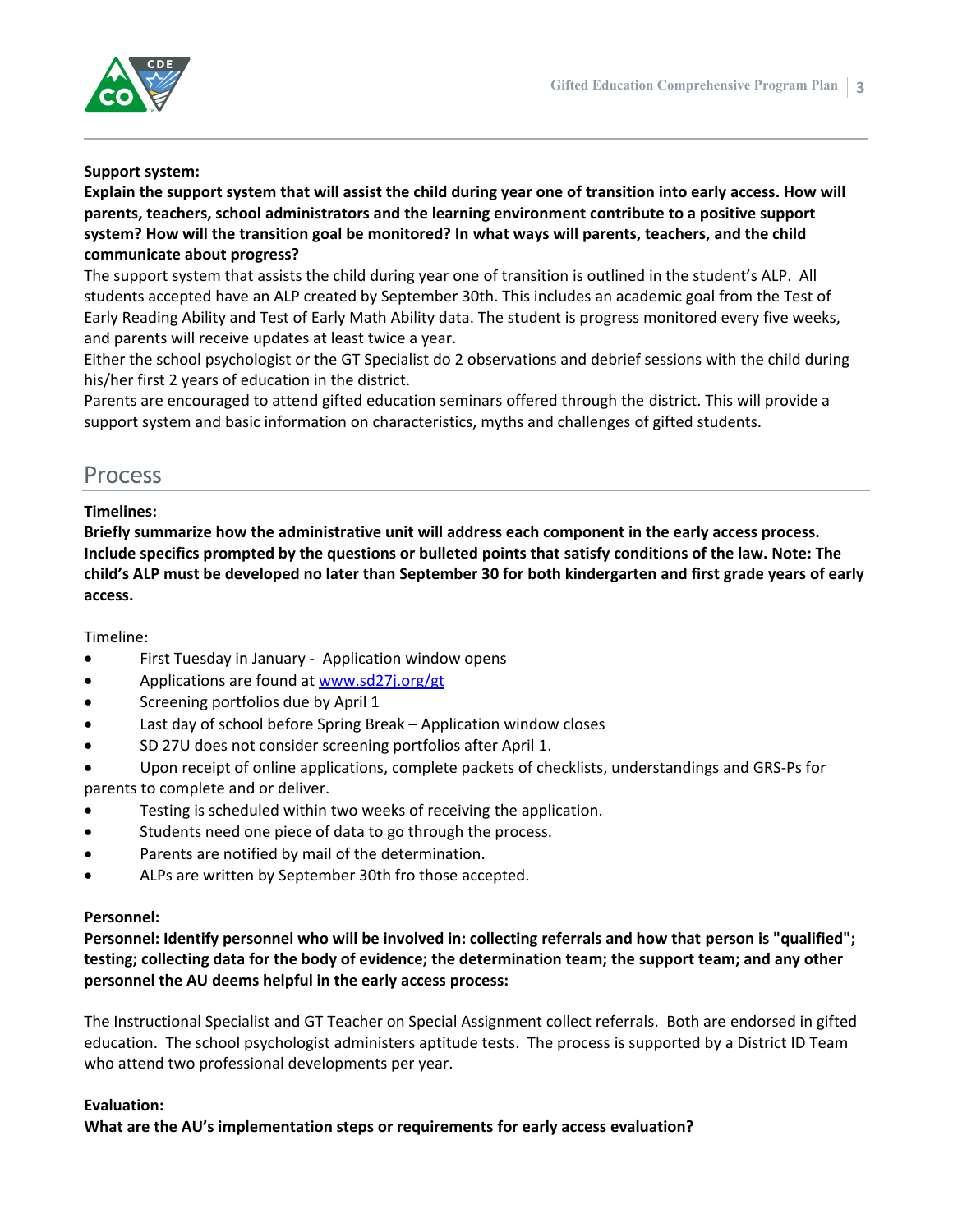

Early access evaluation begins with an online application. Parents then receive a packet that contains information on what it means to be highly gifted, a gifted characteristics' checklist and two Gifted Rating Scales - Preschool. Once parents return a completed packet, the Instructional Specialist or GT TOSA schedules testing. All decisions must be made by April 30th for the first round of applications.

#### **Who is responsible for the screening portfolio?**

The Instructional Specialist and the GT TOSA are responsible for the screening portfolio**.**

# **What is the screening tool used for a referral?**

The screening tool used for a referral is the Gifted Rating Scale-Preschool along with the gifted characteristics checklist**.**

#### **Who is responsible for the performance information?**

The performance information is kept on file and managed by the Instructional Specialist, school psychologist, GT Leaders and/or GT TOSA.

# **What are the referral procedures**

The referral procedures begin with an application completed by a parent or guardian. This application is on SD 27J's gifted webpage at [http://sd27j.org/Page/1597.]() Upon receipt of the application the GRS-P and the characteristic survey will be mailed to the family within 7 days. Upon receipt of the GRS-P and the characteristic survey (with the option of a portfolio), the GRS-P will be scored. Within 7 days the results will be communicated to parents and local school.

#### **Who oversees the testing for a body of evidence?**

If the student demonstrates at or above the 97th percentile on the GRS-P, the student will move to cognitive testing. The family will be contacted by the school psychologist and the testing will happen at the neighborhood school or charter school. A cover of the protocol will be sent to the administration offices. Upon receipt, a score report letter will be mailed to the family.

The Instructional Specialist and/or GT TOSA oversee the testing. If the student demonstrates at the 97th percentile or above in aptitude, the student will move the academic testing. This testing will be done by the school resource teacher or GT Teacher leader. It can be done in one or two sessions depending on the student's attention. The cover of the protocols will be sent to the administration office and a parent letter will be sent with the results.

#### **How is consensus determined for decision making?**

The consensus determined for decision making comes from the District Identification team. Committee decisions are made on a rolling system, therefore as application are completed the team will gather to meet and make the final decision. If the student demonstrates at or above the 97th percentile, the committee will meet to review the information and set forth with a plan of acceptance and school transition. The transition includes visiting the school for a tour and a 15 minute observation of a current kindergarten/1st grade class

#### **What is the method to inform parents?**

Parent are informed via a letter for acceptance and a phone call to help set up the transition period.

# **How does the district resolve the determination if the team cannot come to consensus?**

The final decision rests with the Instructional Specialist.